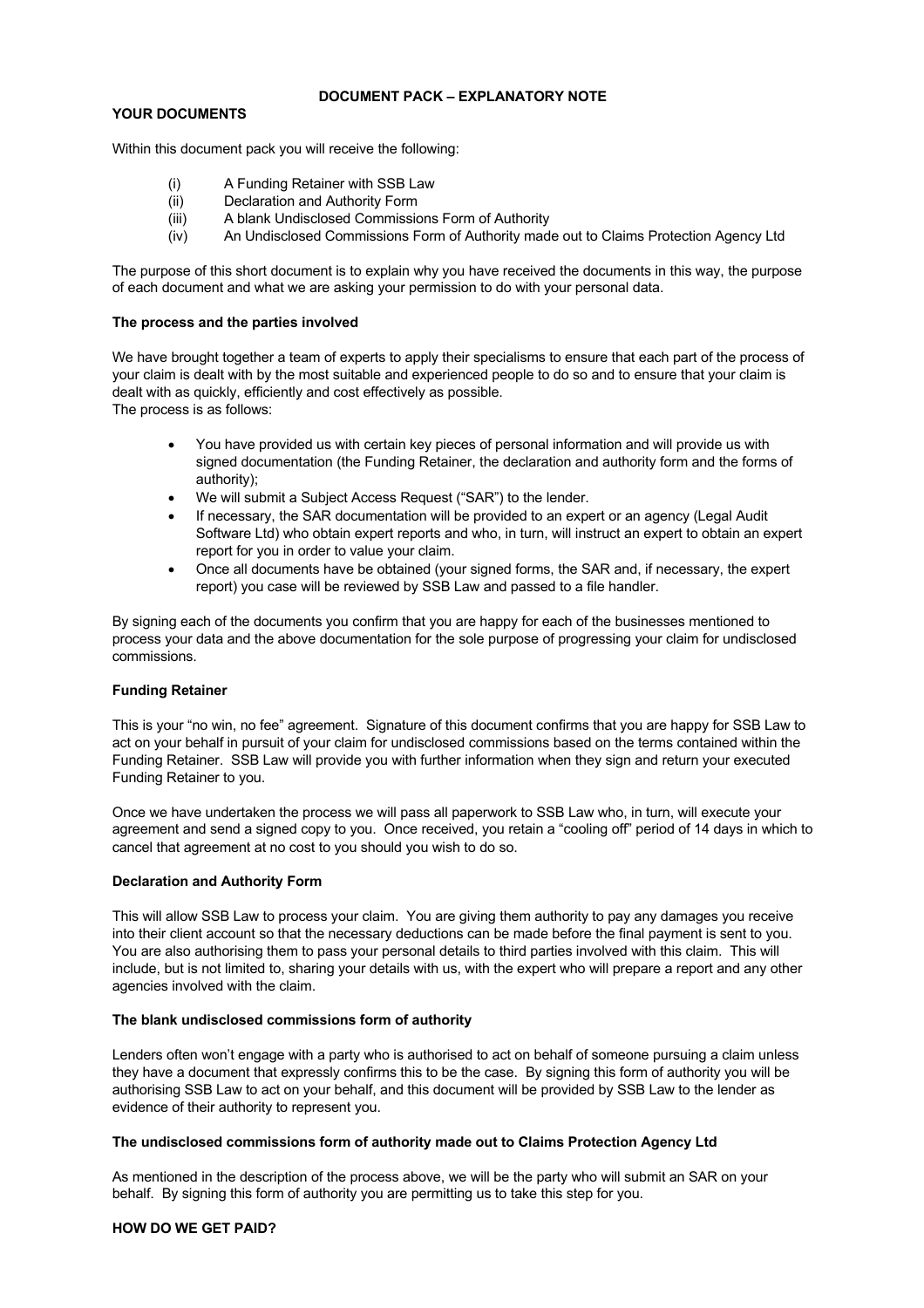We will receive a marketing fee from SSB Law firm for obtaining the documentation and making the introduction to you. Please note that these fees are not deducted from your compensation. If you would like to know the exact amount of these fees then please feel free to ask us.

### **EXPLANATION OF THE FUNDING RETAINER (NO WIN, NO FEE AGREEMENT)**

### **What will it cost me?**

If your claim is unsuccessful, provided that you have complied with your obligations under the Funding Retainer and your ATE insurance policy, you will not have to pay anything. Your solicitor will not charge for their time and any expenses, disbursements and adverse costs will be covered by the ATE insurance policy (if you have elected to take out such a policy of insurance).

If your claim is successful, you will pay your solicitor no more than 42% of the damages that you recover plus the cost of the ATE insurance premium of £222.88 (if you have elected to take out such a policy of insurance – please note the cost may be higher if the value of your claim exceeds £10,000. In those circumstances your solicitor may also be able to claim for other legal costs from your opponent).

We have included below for illustration purposes, a table showing your solicitor's charges and the ATE cost based upon the amount of your damages recovered. This is not to be taken as an estimate of the amount likely to be recovered for you.

| <b>Amount of damages</b><br>recovered | Solicitor's charge | <b>ATE Insurance</b><br><b>Premium</b> | <b>Balance payable to</b><br>vou |
|---------------------------------------|--------------------|----------------------------------------|----------------------------------|
| £3000                                 | £1260              | £222.88                                | £1517.12                         |
| £5000                                 | £2100              | £222.88                                | £2677.12                         |
| £10000                                | £4200              | £222.88                                | £5577.12                         |

### **What do I need to do?**

You will need to provide instructions to your solicitor in an honest and timely manner and you will need to keep your solicitor updated with your contact details. If you breach your obligations under the Funding Retainer then your solicitor may charge you for their time spent on an hourly rate and for all expenses incurred, and which could be more expensive than the proposed charge under the Funding Retainer.

### **How will you and my solicitor keep me updated?**

Once you have returned your signed paperwork we will follow the process outlined above. If your claim is accepted by SSB Law then you will receive the executed Funding Retainer from them along with other paperwork such as a client care letter that explains the process going forward. Your solicitor will update you as to progress either by letter or email and by telephone as appropriate.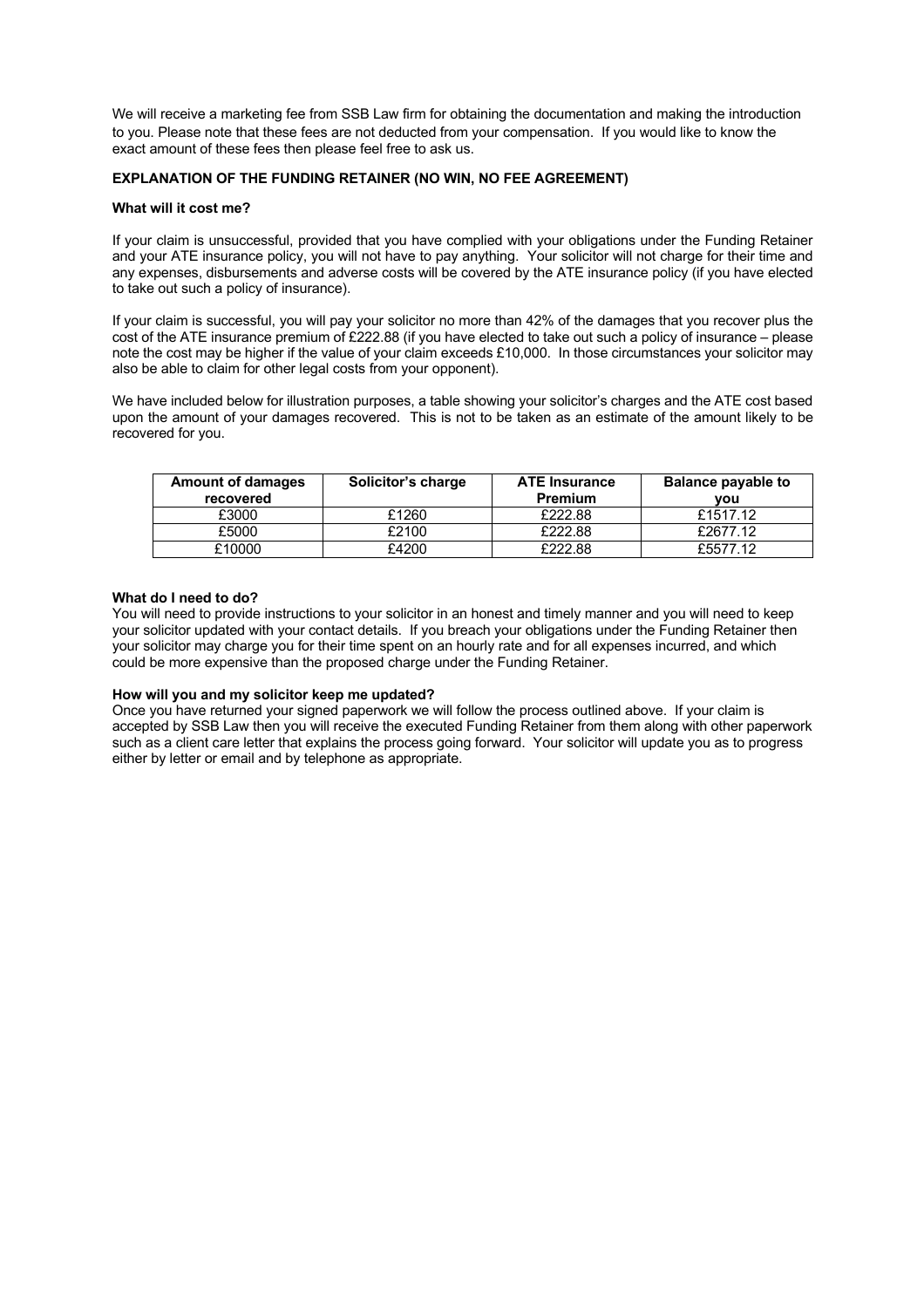#### **Agreement 1 - Contingency Fee Agreement**

We: SSB Law of Ground Floor, Navigation House, 1 South Quay Drive, Sheffield S2 5SU (the Solicitor)

You: Your Name - Your Full Address (the Client)

This is Your agreement dated Today's Date; with SSB Law in relation to Your claim against Your Lender for Your claim for the recovery of undisclosed commissions arising from the purchase of Payment Protection Insurance (PPI) This agreement relates to all legal work undertaken by Us prior to the issue of legal proceedings.

SSB Law is a trading name of SSB Group Ltd which is a firm of solicitors regulated by the Solicitors Regulation Authority ("the SRA"). The SRA website is https://www.sra.org.uk/consumers/.

What is covered by this agreement

**This is a non-contentious business agreement within the meaning of section 57 of the Solicitors Act 1974 and is thus excluded from the provisions of the Damages Based Agreements Regulations 2013 by virtue of Regulation 1(4) of those Regulations.**

Your claim for the recovery of undisclosed commissions arising from the purchase of Payment Protection Insurance (PPI) against Your Lender ('the Opponent'). This agreement applies to Your claim from the date that we first started work on it, even if that was before the date of this agreement.

### What is not covered by this agreement

Any work done in preparation of or in pursuing court proceedings that are issued. In the event that court proceedings are issued then this agreement will automatically terminate.

#### How do we define a win under this agreement

Win means any outcome that results in an Agreement that Your claim for the recovery of undisclosed commissions arising from the purchase of Payment Protection Insurance (PPI) is finally decided in Your favour by an agreement to pay You damages or in any way that You derive benefit from pursuing Your claim.

#### How do we define a loss under this agreement

A loss means any outcome that does not result in a "Win" under the above definition

#### Paying Us if You win

- A. If You win Your claim, We are entitled to charge You
	- 1. A fixed disbursement covering legal support services and a quantum calculation
	- 2. A fee for our own services, which will be calculated at 35%plus VAT of your compensation or refund, less the fixed disbursement
	- above 3. The total of 1 and 2 (inclusive of VAT) will not exceed 42% of your compensation or refund
	- 4. The costs of any other expenses and disbursements that we may incur on your behalf, such as court fees or an expert report 5. You will also be responsible for the cost of the ATE policy in the
	- sum of £222.88\* (\**this is the cost of the ATE policy in claims that proceed in the small claims track, which is the usual track for these claims. In the event that your claim proceeds in the fast track the cost of the ATE policy will be £1,064.00)*

**For example, if We recover damages on Your behalf of £5,000 then you will be responsible for our fees and disbursements of –**

- **1. The fixed disbursement of £500 plus VAT (£600)**
- **2. Any other expenses and disbursements incurred on your**
- **behalf, such as an expert report fee (£250 plus VAT) 3. Our fee, which will be £1000 plus VAT (£1200) [£5,000 x 35% = £1,750, less the fixed disbursement of £500 less eg the expert report fee of £250 = £1000]**

**You will also be responsible for the cost of the ATE policy in the sum of £222.88\***

**The total amount you will have to pay will be £2,100.00, which is 42% of £5,000, plus the cost of the ATE policy of £222.88\* leaving you with £2,677.12**

B. In addition, if the Opponent agrees to pay a contribution to Your<br>costs, We will charge You for the work done, including all work that<br>took place before this agreement existed if appropriate. However, We will cap those charges to the sum that We recover from Your opponent by way of contribution to Your costs. These charges are calculated to the nearest 1/10th of an hour for the work done. Routine letters and telephone calls will be charged at 1/10th of an hour. The hourly rate is £400 plus VAT per hour regardless of the qualifications or experience of the fee earner doing the work on your case.

**This hourly rate is much higher than the normal typical hourly rate charged for legal work for claims with the typical value of damages involved in Your claim. We charge this rate so that we can ensure that work of this value remains commercial and profitable for Us. Alternative solicitors may charge You either a lower hourly rate or may charge You on a different basis to us and we would recommend that You shop around before deciding to instruct Us based on these terms.**  For the avoidance of doubt, these fees will be charged in addition to Our fees and disbursements as set out in A above

**For example, if We recover damages on Your behalf of £5,000 and Your Opponent pays £100 inclusive of VAT towards Your costs then you will be responsible for the following –**

- **1. Our fee, which will be £1750 plus VAT (£2100) including**
- **the fixed disbursement 2. Any other expenses and disbursements incurred on your**
- **behalf, such as court fees or an expert report fee 3. The ATE policy in the sum of £222.88\***
- **4. Our further fee of £100 inclusive of VAT (which will be met by Your Opponent)**

**The total amount you will have to pay will be £2,322.88, plus the cost of any other expenses and disbursements incurred on your behalf.**

#### Paying Us if You lose

If You lose Your claim You do not have to pay Us anything for our fees as described at point A2 above. You will still have to pay the fixed disbursement of £500 plus VAT described at point A1 above and any expenses and disbursements we may have incurred on your behalf (eg the expert report fee),<br>but these, together with the cost of the ATE policy, will be covered by your ATE<br>policy as long as you have complied with the terms and conditio

#### ing Us if Y

**(This section does not apply where this agreement is cancelled by You by signing the attached Schedule 1 - Notice of the Right to Cancel within the 14 day time period.)**

If You end this agreement, You must pay Our fees and disbursements together<br>with the cost of the ATE policy immediately which, if compensation or a refund<br>has been paid / achieved or is to be paid / achieved, will be calcu had won or, if no compensation or a refund has been paid / achieved or is to be paid / achieved, will be calculated by reference to Our time spent for work done on an hourly rate basis at the hourly rates set out under "Paying Us if You Win", section B, along with the fixed disbursement described at section A1 and the<br>cost of the ATE policy described at section A4. We round up the hours worked<br>to the nearest 1/10th of an hour. We will add VAT to any fees that a to VAT at the rate that applies at the time the work is done.

### Paying Us if We end this agreement

We can end this agreement in certain circumstances:

- a. If You do not keep to your responsibilities. Your responsibilities are • to provide instructions in an honest and timely manner
- to keep Us updated with Your contact details b. We then have the right to decide whether You must:
	-
	- Pay Our fees for time spent and Our expenses and disbursements including the fixed disbursement described at section A1 above
	- when We ask for them; or<br>• Pay Our charges for time spent and Our expenses and<br>disbursements as defined in the "Paying Us if You win" section if You go on to win Your claim;
- c. We can end this agreement if We believe that You are unlikely to win. If this happens, You will only have to<br>this happens, You will only have to pay Us Our expenses and<br>disbursements as set out under the "Paying Us if Y
- they will be covered by your ATE policy as long as you have complied<br>with the terms and conditions of both this agreement and your ATE policy<br>d. We can end this agreement if You reject Our opinion about making a<br>settlement spent and our expenses and disbursements;
- e. We then have the right to decide whether You must:
	- Pay Our fees for time spent and Our expenses and disbursements including the fixed disbursement described at section A1 above when We ask for them; or • Pay Our charges for time spent and Our expenses and
		- disbursements as defined in the "Paying Us if You win" section if You go on to win Your claim;

This agreement automatically ends if You die before Your claim is concluded. We will be entitled to recover Our charges up to the date of Your death from Your estate on the same basis as that set out in the "Paying Us if You end this agreement" section. If Your personal representatives wish to continue Your claim for damages, We may offer them a new conditional fee agreement.

We agree to the above terms:

Jeremy Brooke Solicitor:

Client: Your Signature

Date: Today's Date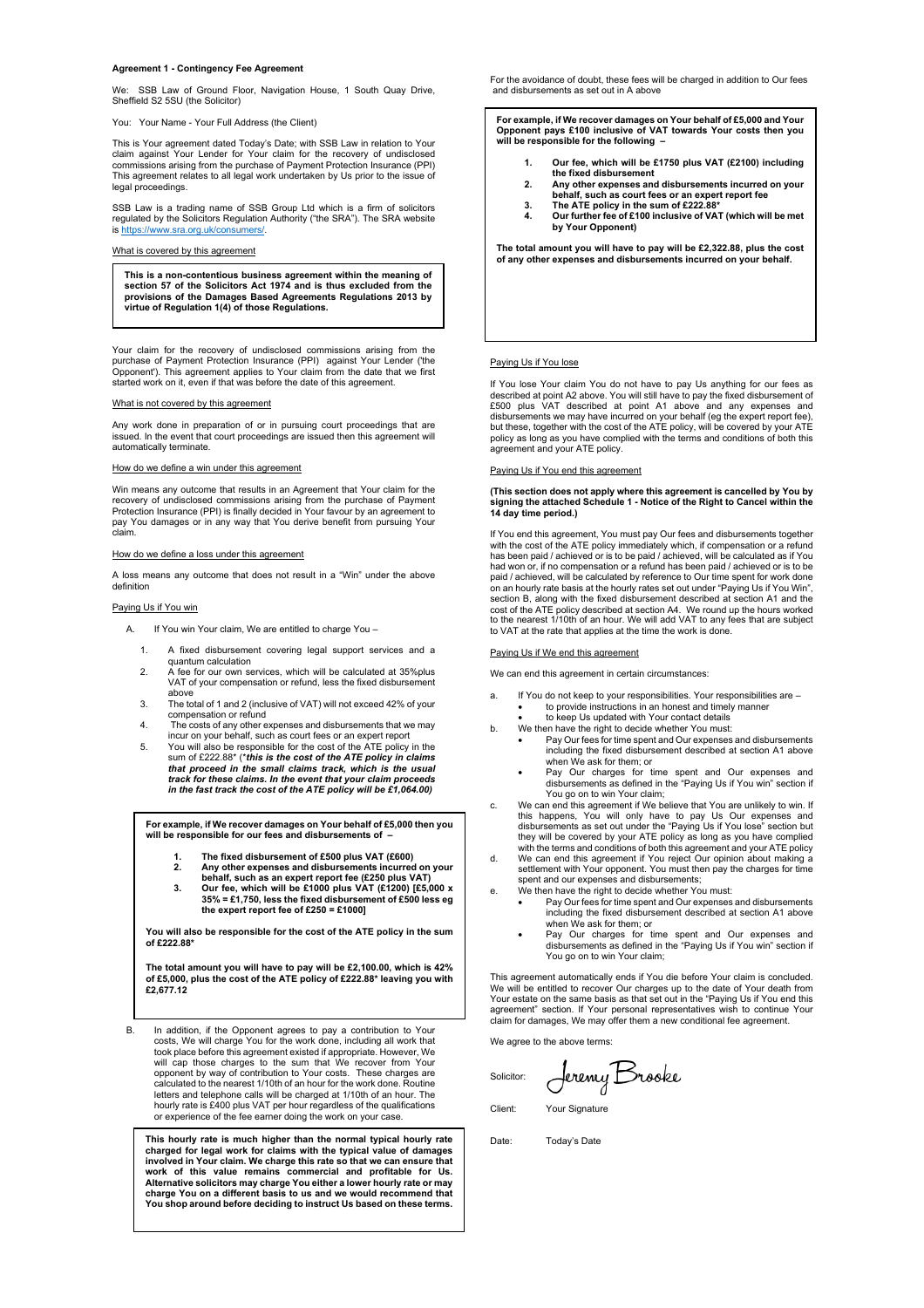#### **Agreement 2 - Conditional Fee Agreement**

We: : SSB Law of Ground Floor, Navigation House, 1 South Quay Drive, Sheffield S2 5SU (the Solicitor)

You: Your Name - Your Full Address (the Client)

#### **1. What is covered by this agreement?**

a. Your claim for the recovery of undisclosed commissions arising from the purchase of Payment Protection Insurance (PPI);

- 
- b. Any appeal by the opponent; c. Any appeal You make against an interim order during the proceedings;
- d. Any proceedings You take to enforce a judgment, order or agreement;
- e. Negotiations about and/or a court assessment of the costs of this claim; f. Any pre-action applications, or interim applications within the main claim
- 

#### **2. What is not covered by this agreement?**

a. Any counterclaim against You; b. Any appeal you make against a final order

#### **3. What do You pay if you win?**

If You win Your claim, or if You win any distinct part of Your claim in 1a – 1f above, You must pay costs made up as follows: Our charges as defined at 8 below for the claim, or for the distinct part of it that You have won, a success fee on Our charges as defined at 9 below, any expenses and disbursements<br>incurred (including a fixed disbursement of £500 plus VAT (£600) which covers<br>legal support services, including a quantum calculation) and the cost o policy.

If the claim proceeds on a track other than the small claims track, or proceeds on the small claims track and the court finds that there are exceptional circumstances You are entitled to seek recovery from your opponent of part but not all of Our charges, expenses and disbursements but not the success fee or any ATE insurance premium. In practice however, as your Claim is likely to proceed on the Small Claims track, which, unless the Court finds that there are special circumstances, imposes strict limits on recovery of costs from the losing party, the amount that is actually likely to be recoverable in costs will be either nil or a nominal amount fixed by part 45 of the Civil Procedure Rules. In order to ensure that we can be paid a reasonable amount for the work that we do, we must therefore give you notice that Our charges are not limited to the amount of costs that are recovered from Your

By signing this agreement you agree that the amounts that we charge<br>you, both in respect of our basic charges and our success fee, are not<br>limited to the amounts that Your Opponent may be ordered to pay.

**This is an express agreement under Civil Procedure Rule 46.9.2 to disapply the provisions of s.74(3) Solicitors Act 1974, which would otherwise restrict our base costs to the amounts that Your Opponent may be ordered to pay.**

**If you would like further advice on this aspect, please let us know BEFORE YOU SIGN.**

If You win Your claim, We will **limit** Our charges and disbursements You must pay Us, to the extent that they are not recovered from the opponent, to **42% of Your damages** including VAT.

You will also be responsible for the cost of the ATE policy in the sum of £222.88\* (\**this is the cost of the ATE policy in claims that proceed in the small claims track, which is the usual track for these claims. In the event that your claim proceeds in the fast track the cost of the ATE policy will be £1,064.00)*

#### **4. How do we define a "win"?**

Win means (a) any outcome that results in an Order or Agreement, whether in respect of all or any one of the aspects covered at 1a – 1f above, that your opponent pays your costs, or (b) Your claim for damages is finally decided in Your favour, whether by a court decision or an agreement to pay You damages or in any way that You derive benefit from pursuing Your case.

#### **6. How do we define a "Loss"?**

A "loss" means any outcome that does not result in a "Win" under the above definition

#### **6. What do You pay if You lose?**

If You lose, You do not pay Us for any of Our charges for time spent or a success fee so long as You have kept to Your responsibilities set out in section 11. You will have to pay Our expenses and disbursements, including the fixed disbursement which covers legal support services and a quantum calculation, and You may be liable to pay some or all of Your opponent's costs but all of these will be covered by your ATE policy as long as you have complied with the terms and conditions of both this agreement and your ATE policy.

#### **7. Expenses and disbursements**

These are sums that We must pay to third parties in order to progress Your claim. We will pay any expenses and disbursements as the case progresses. Typically in these cases these will be limited to expert fees, Court fees ,barrister's fees and a fixed disbursement of £500 plus VAT (£600) which covers legal support services, including a quantum calculation)

#### **8. Our charges for time spent**

We will charge You for all work done on Your claim, regardless of whether that work took place before this agreement came into effect. These charges are<br>calculated to the nearest 1/10t<sup>h</sup> of an hour for the work done. Routine letters<br>and telephone calls will be charged at 1/10<sup>th</sup> of an hour.

The hourly rate is £400 plus VAT per hour regardless of the qualifications or experience of the fee earner doing the work on Your case.

We reserve the right to increase the hourly rates each year. We will notify You of any change of the rate in writing.

**This hourly rate is much higher than the normal typical hourly rate charged for legal work for claims with the typical value of damages involved in Your claim. We charge this rate so that we can ensure that**  work of this value remains commercial and profitable for Us.<br>Alternative solicitors may charge You either a lower hourly rate or may<br>charge You on a different basis to us and we would recommend that<br>You shop around before

#### **9. Success Fee**

If You win Your claim, We will charge You a success fee. This is calculated at<br>100% of Our charges described in 7 above. We charge this success fee<br>independent of any risks in Your case so that work of this value remain commercial and profitable for Us.

**Alternative solicitors may charge a lower success fee for this work and we would recommend that You shop around before deciding to instruct Us. To the extent that it is necessary for the purposes of complying with section 58 of the Courts and Legal Services Act 1990 (as amended), the success fee exclusive of VAT will additionally be subject to those same maximum limits.**

#### **10. Overall limit on Our Charges**

If You win Your claim, We will **limit** Our charges and disbursements You must pay Us, to the extent that they are not recovered from the opponent, to **42% of Your damages** including VAT.

**For example, if We recover damages on Your behalf of £5,000 and Your Opponent pays £100 inclusive of VAT towards Your costs then you will be responsible for the following –**

- **1. Our fee, which will be £1750 plus VAT (£2100) including the fixed disbursement**
- **2. Any other expenses and disbursements incurred on your**
- **behalf, such as court fees or an expert report fee 3. The ATE policy in the sum of £222.88\***
- **4. Our further fee of £100 inclusive of VAT (which will be met by Your Opponent)**

**The total amount you will have to pay will be £2,322.88, plus the cost of any other expenses and disbursements incurred on your behalf.**

**11. Ending this agreement** If You have a right to cancel this agreement under Schedule 1 (see page 2) and do so within the 14 day time limit, You will pay nothing.

Otherwise if You end this agreement before You win or lose, You will pay Our charges for time spent and expenses and disbursements.

Otherwise If You end this agreement, You must pay Our fees and disbursements together with the cost of the ATE policy immediately which, if compensation or a refund has been paid / achieved or is to be paid / achieved, will be calculated as if You had won or, if no compensation or a refund has been paid / achieved or is to be paid / achieved, will be calculated by reference to Our time spent for work done on an hourly rate basis at the hourly rates set out under "Paying Us if You Win", along with the fixed disbursement of £500 plus VAT (£600) which covers legal support services, including a quantum calculation and the cost of the ATE policy. We round up the hours worked to the nearest 1/10th of an hour. We will add VAT to any fees that are subject to

We can end this agreement in certain circumstances

- a. If You do not keep to your responsibilities. Your responsibilities are
	- to provide instructions in an honest and timely manner to keep Us updated with Your contact details
	- to attend any court hearing that we may ask you to attend
- b. We then have the right to decide whether You must:
	- Pay Our fees for time spent and Our expenses and disbursements including the fixed disbursement described at sections 7 and 8 above when We ask for them; or
- Pay Our charges for time spent and Our expenses and disbursements as defined in the "Paying Us if You win" section if You go on to win Your claim;<br>c. We can end this agreement if We believe that You are unlikely to win. If
- this happens, You will only have to pay Us Our expenses and disbursements as set out under the "Paying Us if You lose" section but they will be covered by your ATE policy as long as you have complied with the terms and conditions of both this agreement and your ATE policy d. We can end this agreement if You reject Our opinion about making a
- settlement with Your opponent.
- e. We then have the right to decide whether You must:
	- Pay Our fees for time spent and Our expenses and disbursements including the fixed disbursement described at sections 7 and 8 above when We ask for them; or
	- Pay Our charges for time spent and Our expenses and disbursements as defined in the "Paying Us if You win" section if You go on to win Your claim:

This agreement automatically ends if You die before Your claim is concluded. We will be entitled to recover Our charges up to the date of Your death from Your estate on the same basis as that set out in the "Paying Us if You end this agreement" section. If your personal representatives wish to continue Your claim for Damages, We may offer them a new conditional fee agreement.

**12. Other points**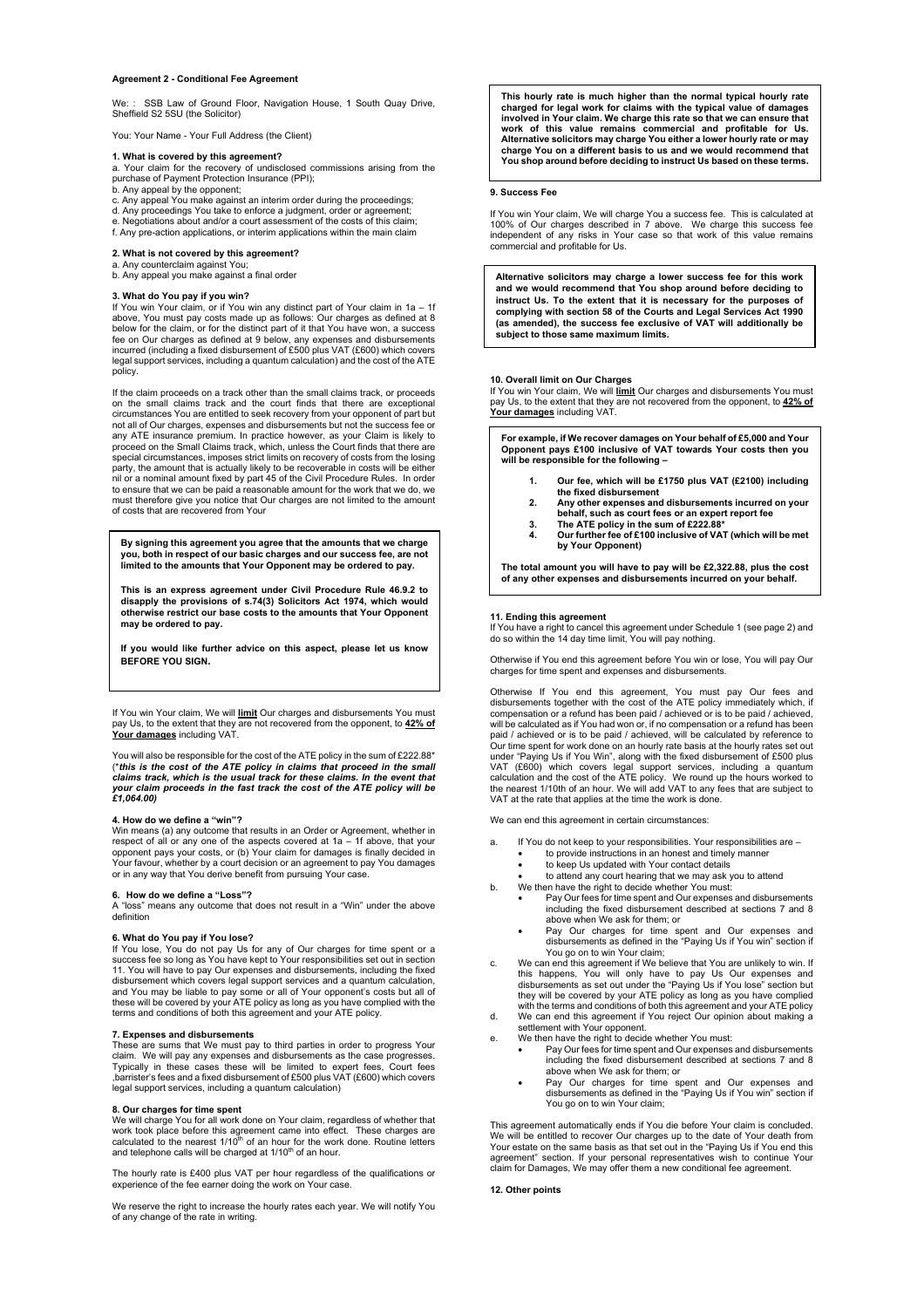**This is a contentious business agreement within the meaning of section 59 of the Solicitors Act 1974.**

**As a consequence your entitlement to challenge Our fees under s.70 Solicitors Act 1974 is limited.**

**If you would like further advice on this aspect, please let us know BEFORE YOU SIGN.**

We agree to the above terms:

Jeremy Brooke Solicitor:

Client: Your Signature

Date: Today's Date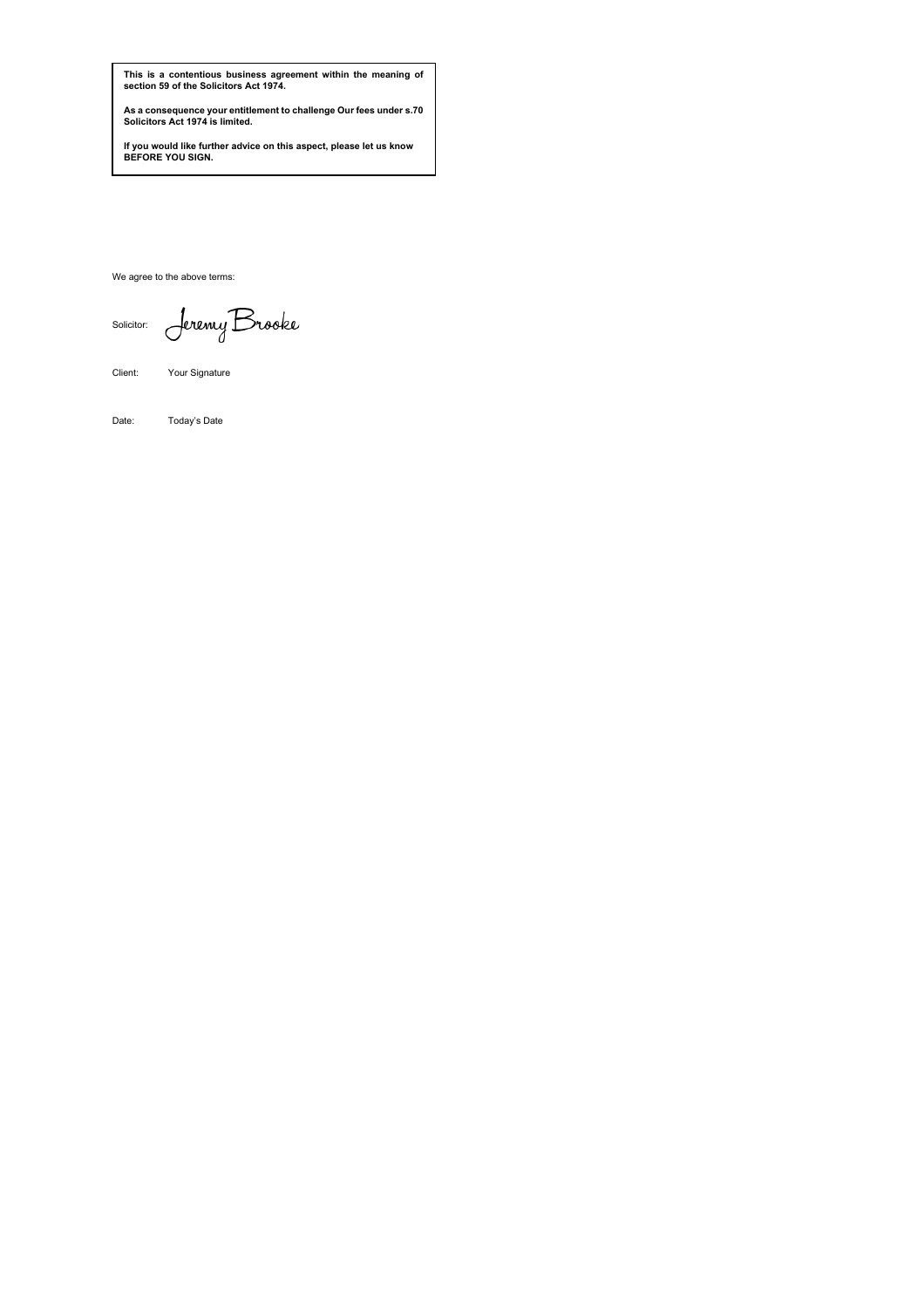### **Schedule 1 – Notice of the Right to Cancel**

This only applies if you sign the Agreement:

- (i). At your home, workplace or at someone else's home; or
- (ii). At our offices but following a visit by us (or by someone acting on our behalf) to your home, workplace or someone else's home; or
- (iii). At our offices but following a meeting between us away from our offices.

You have the right to cancel this contract if you wish and can do so by delivering, sending (including electronic mail) a cancellation notice to the person mentioned below at any time within 14 days starting with the day of receipt of this Notice.

If you wish to cancel the contract you **MUST DO SO IN WRITING** and deliver personally or send (which may be by electronic mail) the notice to the person named below. You may use this form if you want to but you do not have to.

COMPLETE, DETACH AND RETURN THIS FORM **ONLY IF YOU WISH TO CANCEL** THE CONTRACT.

NB: THIS CANCELLATION NOTICE DOES NOT APPLY TO ANY CONTRACT OF INSURANCE YOU MAY HAVE TAKEN OUT. PLEASE REFER TO ANY POLICY DOCUMENT FOR ANY RIGHT TO CANCEL YOUR AFTER THE EVENT INSURANCE.

| To: | Mr Jeremy Brooke                                                                                        | Reference: |  |  |
|-----|---------------------------------------------------------------------------------------------------------|------------|--|--|
|     | SSB Law                                                                                                 |            |  |  |
|     | Ground Floor, Navigation House                                                                          |            |  |  |
|     | 1 South Quay Drive                                                                                      |            |  |  |
|     | Sheffield                                                                                               |            |  |  |
|     | <b>S2 5SU</b>                                                                                           |            |  |  |
|     | I Your Names hereby give notice that I wish to cancel my contract for the supply of the Legal Services. |            |  |  |
|     |                                                                                                         |            |  |  |

Your Names

Dated……………………….......................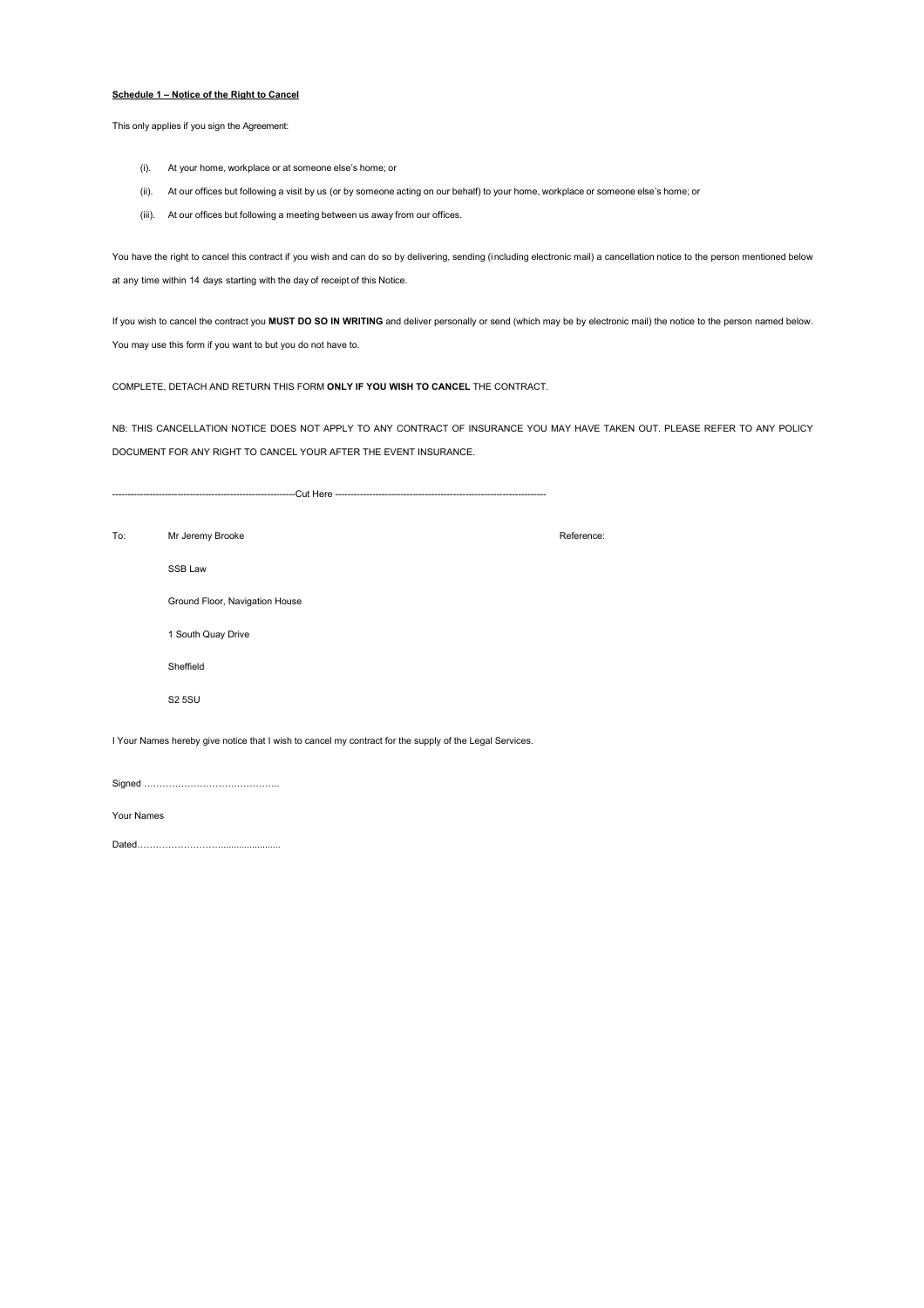**This Assignment** is made on

## **Between**

- **(1) Your Names ("Assignor");** and
- **(2) Katch Fund Solutions**, a company registered in Luxembourg, whose registered office is 6 Route de Treves, EBBC Building D, L-2633 Senningerberg, Luxembourg ("**Assignee**" which definition shall include its assignees and successors).

## **Whereas**

- (A) You are the claimant, or intended claimant, in relation to a financial mis-selling claim.
- (B) You have agreed to assign certain rights to us in respect of an after the event insurance policy with Amberis and policy number (the Policy) together with the claim proceeds awarded to you as part of your claim (the Claim Proceeds) as set out below.

## **1 Assignment**

In consideration of our providing funding to SSB Group Ltd in respect of the disbursements becoming payable in respect of the Assignor's civil claim, the Assignor with full title guarantee hereby assigns absolutely to the Assignee all of its past, present and future rights, title, benefits and interests in

- 1.1 the Claim Proceeds; and
- 1.2 the Policy

Together with the rights to make demand, commence, issue and continue proceedings against the insurer (together with its successors and assigns) in respect of the Policy.

## **2 Assignment**

The Assignee may at any time assign or otherwise transfer all or any part of its rights under this agreement without the Assignor's consent.

## **3 Counterparts**

This agreement may be executed in any number of counterparts and all such counterparts taken together shall be deemed to constitute one and the same document.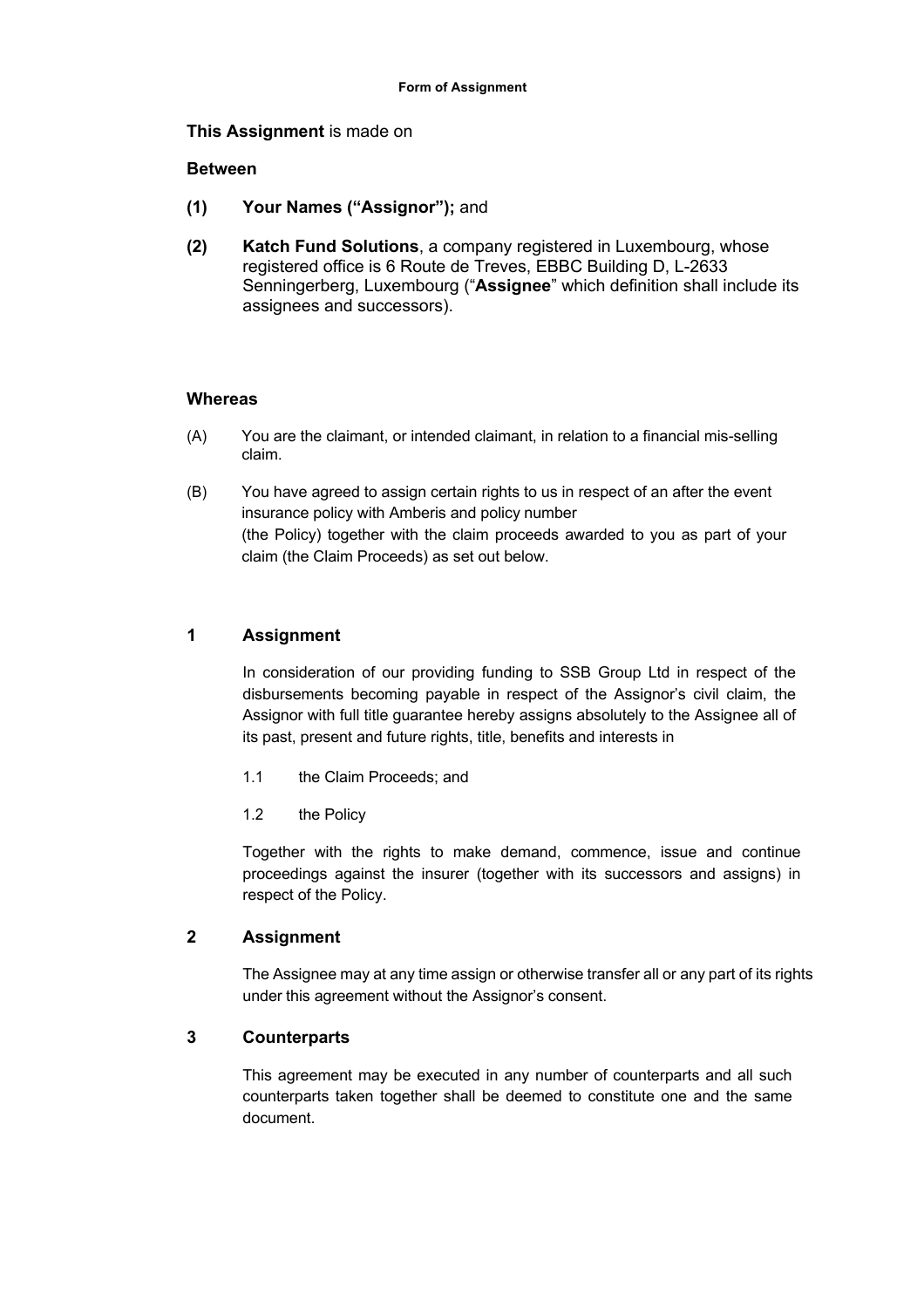## **4 Governing Law**

This Assignment shall be construed and governed according to English law.

## **This agreement has been entered into on the date stated at the beginning of this agreement.**

Signed by **Katch Fund Solutions**

**Date**

**Signed by THE ASSIGNOR**

**Your Signature**

**Date**

**Today's Date**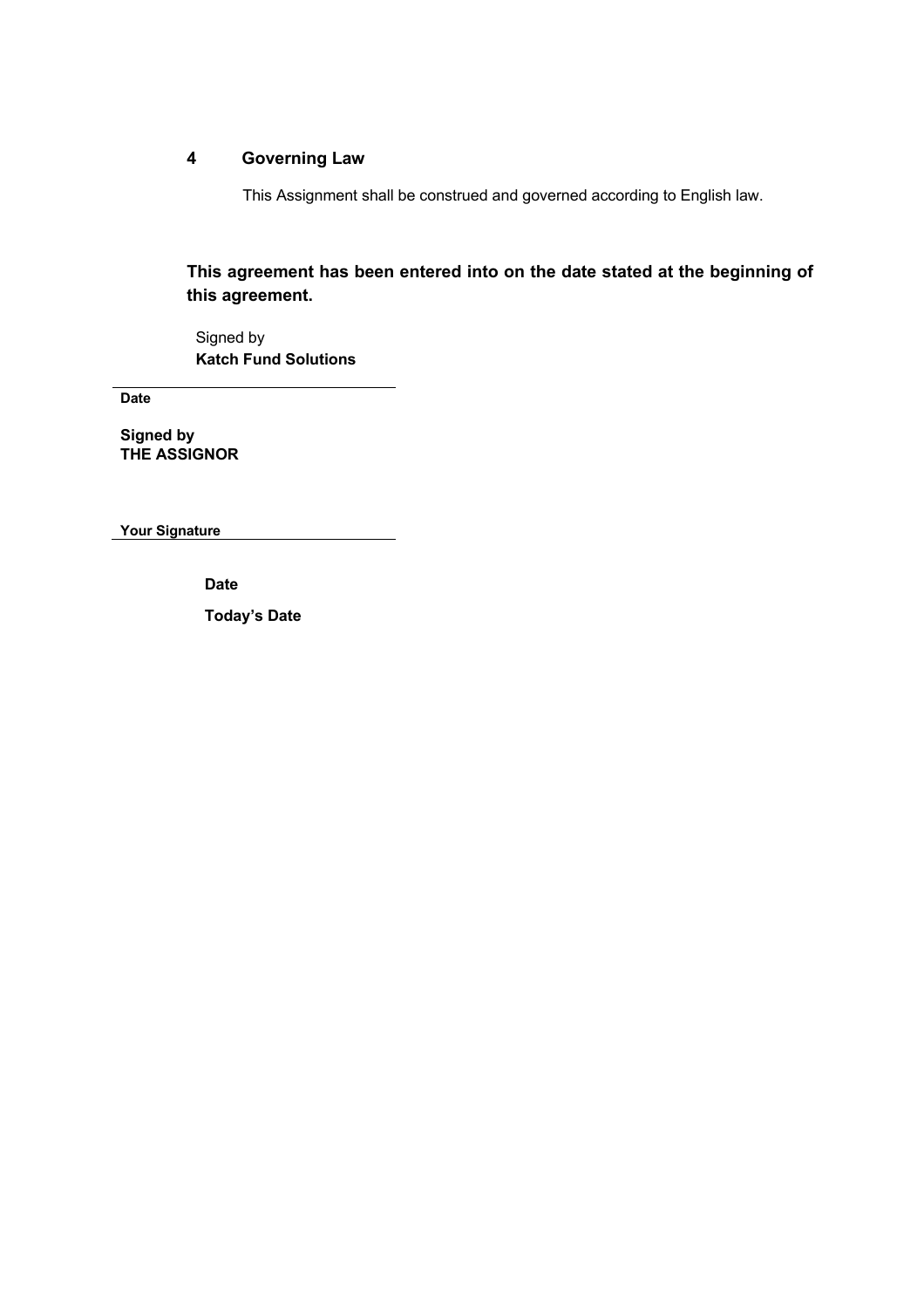### **PPI / UNDISCLOSED COMMISSIONS FORM OF AUTHORITY**

### **Name(s) of account holder(s): Your Names**

### **Previous/Maiden Names: Your Previous Name**

**Current Address: Your Full Address**

### **Previous Addresses: Your Previous Addresses**

I/We appoint and authorise Claims Protection Agency Ltd to consider and pursue our claim for the mis-selling of payment protection insurance and related undisclosed commissions in accordance with DISP 2.7.2 of the FCA handbook.

I/We also authorise and insist that you, the lender, release to Claims Protection Agency Ltd without delay any information or records they ask for, in accordance with the 'Data Subjects Right of Access' under the Data Protection Act 2018. This includes information about what commission was paid in relation to the sale of the PPI premium, whether the existence of a commission was disclosed and whether the amount of the commission was disclosed. **I/We I request that all SAR responses are returned directly to** Claims Protection Agency Ltd**.**

| <b>Account holder 1</b>          | <b>Account holder 2</b>          |
|----------------------------------|----------------------------------|
| <b>Print name: Your Name</b>     | <b>Print name: Your Name</b>     |
| <b>Signature: Your Signature</b> | <b>Signature: Your Signature</b> |
| Date of signature: Today's Date  | Date of signature: Today's Date  |
| Date of birth: Your D.O.B        | Date of birth: Your D.O.B        |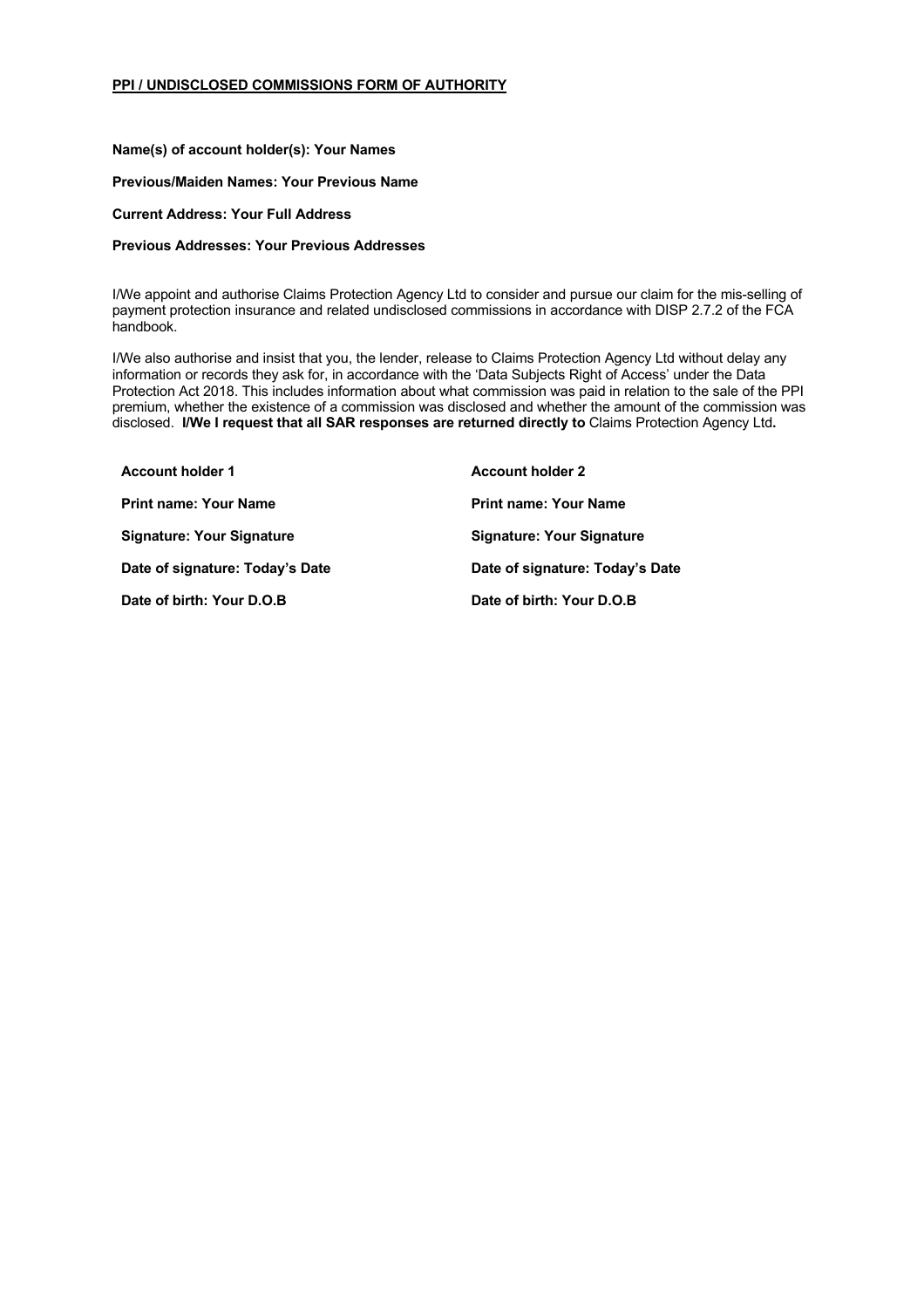### **PPI / UNDISCLOSED COMMISSIONS FORM OF AUTHORITY**

### **Name(s) of account holder(s): Your Names**

### **Previous/Maiden Names: Your Previous Name**

### **Current Address: Your Full Address**

### **Previous Addresses: Your Previous Addresses**

I/We appoint and authorise SSB Law to consider and pursue our claim for the mis-selling of payment protection insurance and related undisclosed commissions in accordance with DISP 2.7.2 of the FCA handbook.

I/We also authorise and insist that you, the lender, release to SSB Law without delay any information or records they ask for, in accordance with the 'Data Subjects Right of Access' under the Data Protection Act 2018. This includes information about what commission was paid in relation to the sale of the PPI premium, whether the existence of a commission was disclosed and whether the amount of the commission was disclosed. **I/We I request that all SAR responses are returned directly to SSB Law.**

| <b>Account holder 1</b>          | <b>Account holder 2</b>          |
|----------------------------------|----------------------------------|
| <b>Print name: Your Name</b>     | <b>Print name: Your Name</b>     |
| <b>Signature: Your Signature</b> | <b>Signature: Your Signature</b> |
| Date of signature: Today's Date  | Date of signature: Today's Date  |
| Date of birth: Your D.O.B        | Date of birth: Your D.O.B        |